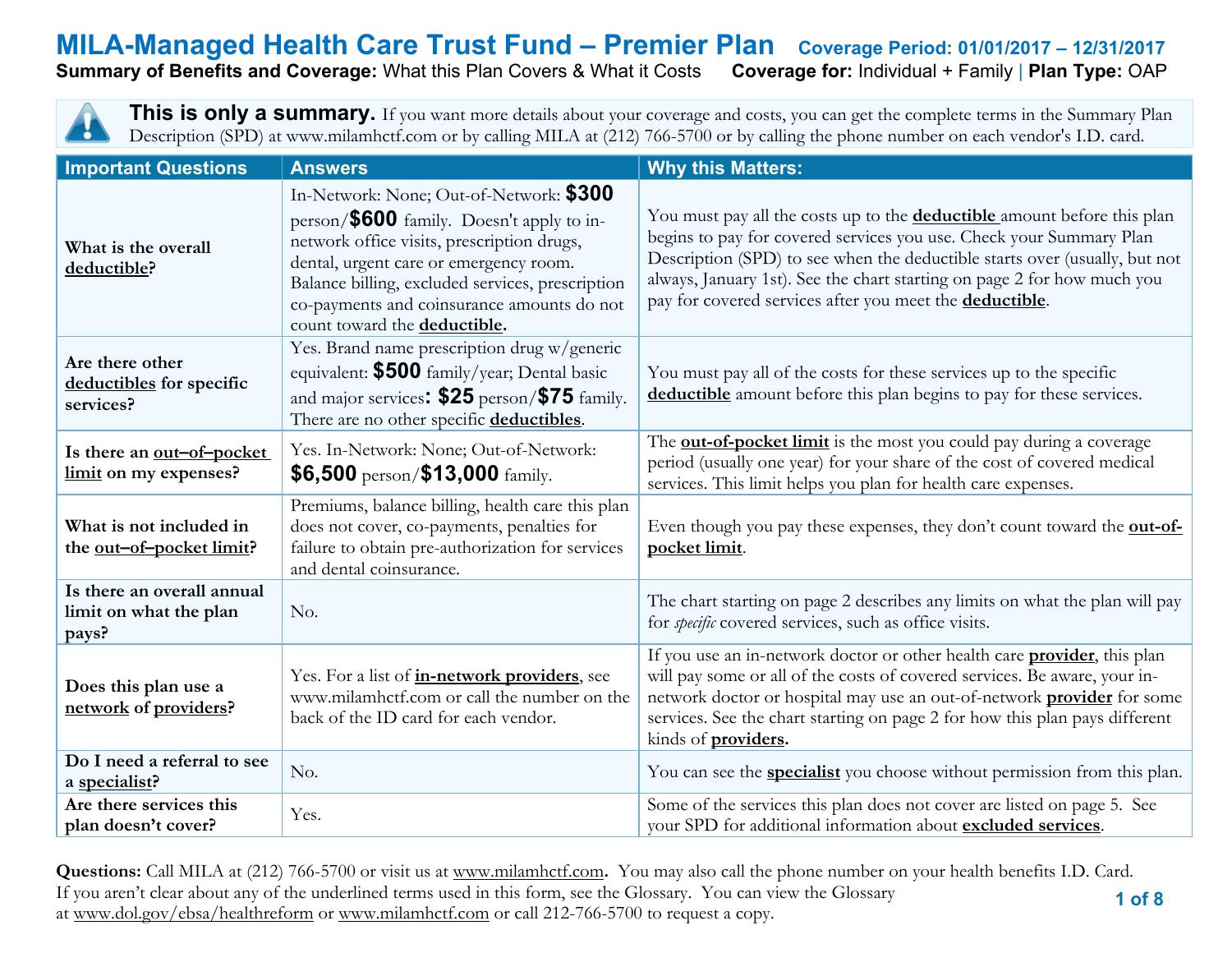#### **Summary of Benefits and Coverage: What this Plan Covers & What it Costs**

• **Copayments** are fixed dollar amounts (for example, \$15) you pay for covered health care, usually when you receive the service.

 $\blacktriangle$ 

- **Coinsurance** is *your* share of the costs of a covered service, calculated as a percent of the **allowed amount** for the service. For example, if the plan's **allowed amount** for an overnight hospital stay is \$1,000, your **coinsurance** payment of 40% would be \$400. This may change if you haven't met your **deductible**.
- The amount the plan pays for covered services is based on the **allowed amount**. If an out-of-network **provider** charges more than the **allowed amount**, you may have to pay the difference. For example, if an out-of-network hospital charges \$1,500 for an overnight stay and the **allowed amount** is \$1,000, you may have to pay the \$500 difference. (This is called **balance billing**.)
- This plan may encourage you to use in-network providers by charging you no **deductibles** and lower **copayments** and no **coinsurance** amounts.

| <b>Common</b><br><b>Medical Event</b>                           | <b>Services You</b><br><b>May Need</b>                 | <b>Your Cost If You Use an</b><br><b>In-network Provider</b>                                                                                               | Your Cost If You Use an<br><b>Out-of-Network Provider</b> | <b>Limitations &amp; Exceptions</b>                                                                                                                                           |
|-----------------------------------------------------------------|--------------------------------------------------------|------------------------------------------------------------------------------------------------------------------------------------------------------------|-----------------------------------------------------------|-------------------------------------------------------------------------------------------------------------------------------------------------------------------------------|
|                                                                 | Primary care visit<br>to treat an injury or<br>illness | \$15 copay/visit                                                                                                                                           | 40% coinsurance after<br>deductible                       | OB/GYN is covered as specialist for illness-<br>related care.                                                                                                                 |
|                                                                 | Specialist visit                                       | $$30$ copay/visit                                                                                                                                          | 40% coinsurance after<br>deductible                       |                                                                                                                                                                               |
| If you visit a<br>health care<br>provider's office<br>or clinic | Other practitioner<br>office visit                     | \$30 copay/visit for<br>acupuncture; \$10/visit for<br>short term rehabilitation<br>therapy, chiropractic and<br>office visits for diagnostic<br>radiology | 40% coinsurance after<br>deductible                       | Chiropractic limited to 60 visits per year, in- and<br>out-of-network combined.<br>Acupuncture is available in-network only and<br>limited to \$80 maximum benefit per visit. |
|                                                                 | Preventive<br>care/screening/<br>immunization          | PCP - $$15$ copay/visit;<br>Specialist - \$30 copay/visit<br>Immunization - No charge                                                                      | Not covered                                               | Age and frequency limits apply. Not covered out-<br>of-network.                                                                                                               |
|                                                                 | Diagnostic test (x-<br>ray, blood work)                | No charge; \$10 copay/visit if<br>performed in physician office<br>as part of office visit and for<br>diagnostic radiology                                 | 40% coinsurance after<br>deductible                       | No additional charge after office visit copay if<br>given during office visit.                                                                                                |
| If you have a test                                              | Imaging (CT/PET<br>scans, MRIs)                        | No charge; \$10 copay/visit if<br>performed in physician office<br>as part of office visit                                                                 | 40% coinsurance after<br>deductible                       | Failure to obtain pre-authorization will result in<br>20% reduction in benefits. No additional charge<br>after office visit copay if given during office visit.               |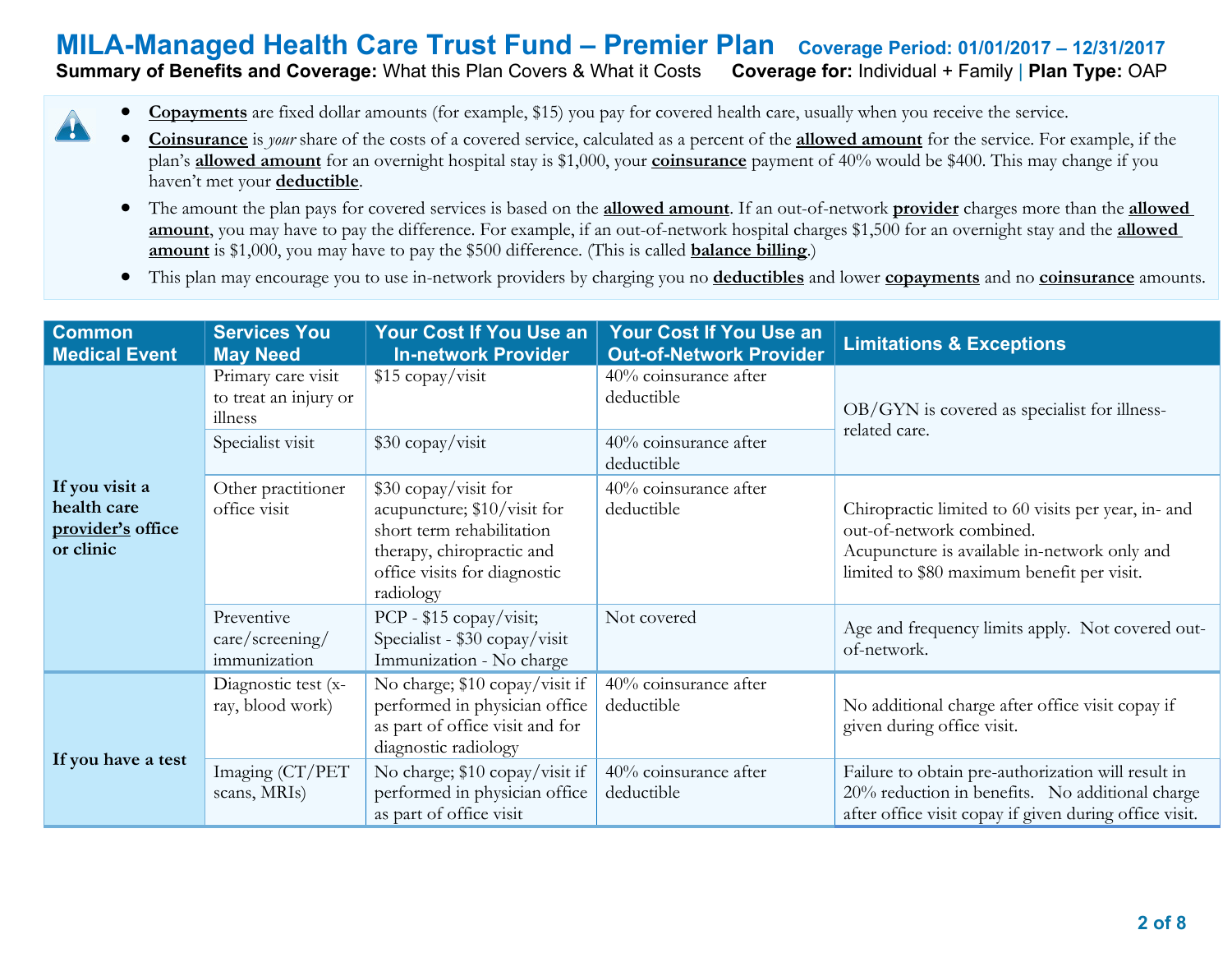# **MILA-Managed Health Care Trust Fund – Premier Plan Coverage Period: 01/01/2017 – 12/31/2017**

**Summary of Benefits and Coverage:** What this Plan Covers & What it Costs **Coverage for:** Individual + Family | **Plan Type:** OAP

| <b>Common</b><br><b>Medical Event</b>                                                                              | <b>Services You</b><br><b>May Need</b>               | <b>Your Cost If You Use an</b><br><b>In-network Provider</b>                               | <b>Your Cost If You Use an</b><br><b>Out-of-Network Provider</b>                                                                                                         | <b>Limitations &amp; Exceptions</b>                                                                                                                                                                                                                                                                                                                                                                                                                    |  |
|--------------------------------------------------------------------------------------------------------------------|------------------------------------------------------|--------------------------------------------------------------------------------------------|--------------------------------------------------------------------------------------------------------------------------------------------------------------------------|--------------------------------------------------------------------------------------------------------------------------------------------------------------------------------------------------------------------------------------------------------------------------------------------------------------------------------------------------------------------------------------------------------------------------------------------------------|--|
|                                                                                                                    | Generic drugs                                        | Retail and Mail Order: \$5<br>copay/prescription                                           | Retail only: \$5<br>copay/prescription plus<br>additional cost for out-of-<br>network pharmacy; no mail<br>order                                                         | Retail up to 30-day supply plus one refill. Mail<br>order up to 90-day supply; must be used after one<br>refill at retail. All maintenance drugs must go<br>through CVS mail order or the CVS Maintenance<br>Choice Program.                                                                                                                                                                                                                           |  |
| If you need drugs<br>to treat your<br>illness or                                                                   | Preferred brand<br>drugs                             | Retail: \$10<br>copay/prescription;<br>Mail Order: \$15<br>copay/prescription              | Retail only: \$10<br>copay/prescription plus<br>additional cost for out-of-<br>network pharmacy; no mail<br>order                                                        | Some medications require prior approval from<br>Caremark. Brand name drugs with generic<br>equivalent (multi-source drugs) subject to \$500<br>deductible plus excess cost of multi-source drug.<br>Must submit claim to Caremark for out-of-<br>network retail pharmacy.<br>Responsible for the copay and additional cost<br>between what the prescription would have cost at<br>in-network pharmacy and the cost at the out-of-<br>network pharmacy. |  |
| condition<br>More information<br>about <b>prescription</b><br>drug coverage is<br>available at<br>www.caremark.com | Non-preferred<br>brand drugs                         | Retail: \$25<br>copay/prescription;<br>Mail Order: \$50<br>copay/prescription              | Retail only: \$25<br>copay/prescription plus<br>additional cost for out-of-<br>network pharmacy; no mail<br>order                                                        |                                                                                                                                                                                                                                                                                                                                                                                                                                                        |  |
|                                                                                                                    | Specialty drugs                                      | Generic: Retail \$5<br>Preferred brand: Retail \$10<br>Non-preferred brand: Retail<br>\$25 | Copay and additional cost<br>between what the prescription<br>would have cost at<br>in-network pharmacy and the<br>cost at the out-of-network<br>pharmacy; no mail order | Must submit claim to Caremark for out-of-<br>network retail pharmacy. Please call the number<br>on the back of your I.D. card for more<br>information on Specialty Drugs.                                                                                                                                                                                                                                                                              |  |
|                                                                                                                    | Facility fee (e.g.,<br>ambulatory surgery<br>center) | No Charge                                                                                  | 40% coinsurance after<br>deductible                                                                                                                                      | Includes outpatient surgery and non-surgery<br>facility charges.                                                                                                                                                                                                                                                                                                                                                                                       |  |
| If you have<br>outpatient<br>surgery                                                                               | Physician/surgeon<br>fees                            | No Charge                                                                                  | 40% coinsurance after<br>deductible                                                                                                                                      | Failure to obtain pre-authorization will result in<br>20% reduction in benefits for certain<br>surgeries/procedures. 50% reduction of charges to<br>the surgery of lesser charge for multiple surgeries<br>performed during one operating session.                                                                                                                                                                                                     |  |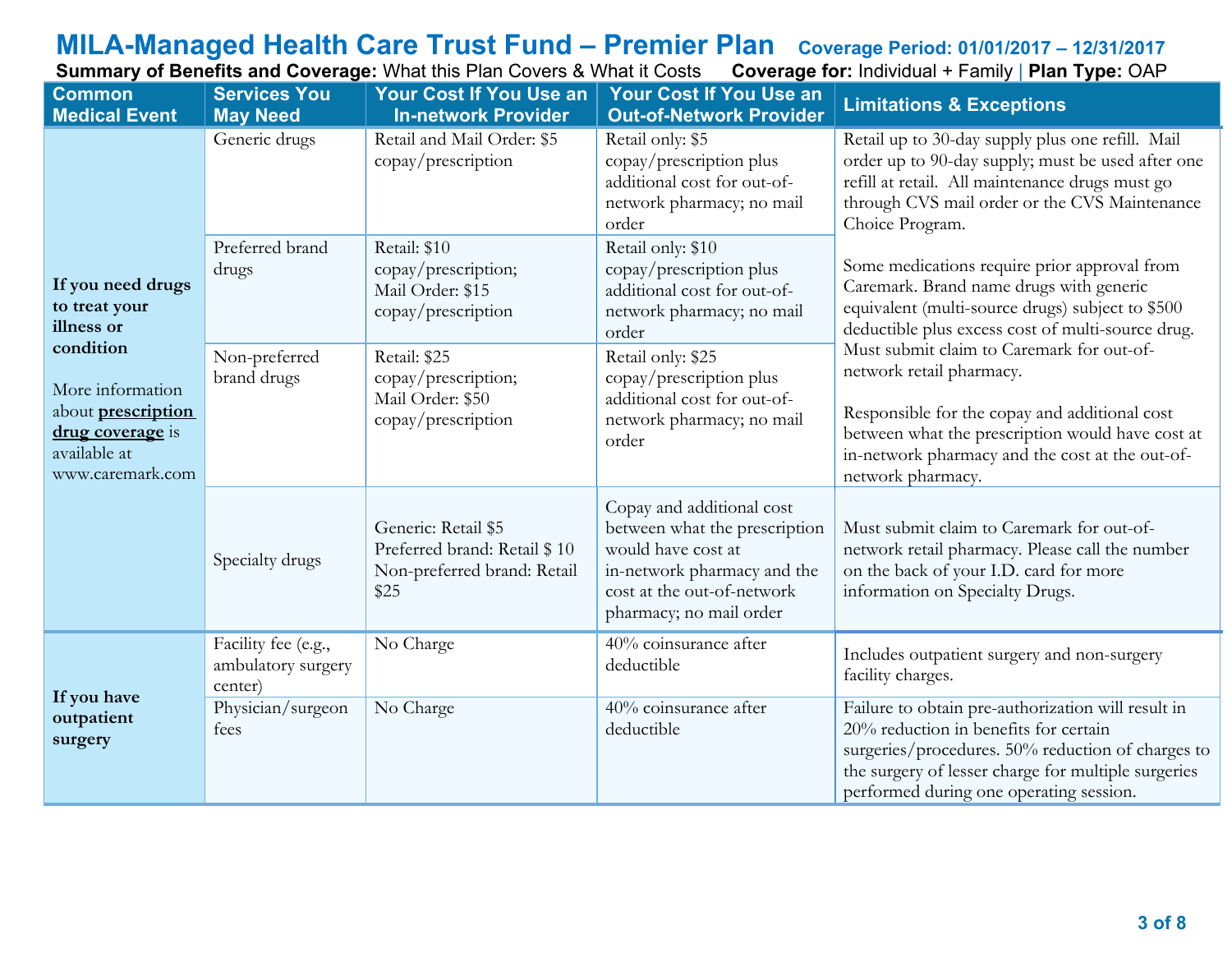# **MILA-Managed Health Care Trust Fund – Premier Plan Coverage Period: 01/01/2017 – 12/31/2017**

**Summary of Benefits and Coverage:** What this Plan Covers & What it Costs **Coverage for:** Individual + Family | **Plan Type:** OAP

| <b>Common</b><br><b>Medical Event</b>               | <b>Services You</b><br><b>May Need</b>             | Your Cost If You Use an<br><b>In-network Provider</b>                   | Your Cost If You Use an<br><b>Out-of-Network Provider</b> | <b>Limitations &amp; Exceptions</b>                                                                                                              |
|-----------------------------------------------------|----------------------------------------------------|-------------------------------------------------------------------------|-----------------------------------------------------------|--------------------------------------------------------------------------------------------------------------------------------------------------|
| If you need                                         | Emergency room<br>services                         | If true emergency, \$25<br>$\text{copy}/\text{visit}$                   | If true emergency, \$25<br>$\text{copy}/\text{visit}$     | Emergency room coverage is only for valid<br>emergency. Copay waived if admitted within 24<br>hrs.                                               |
| immediate<br>medical attention                      | Emergency medical<br>transportation                | No charge                                                               | No charge                                                 | Licensed ambulance to and from nearest covered<br>treatment facility                                                                             |
|                                                     | Urgent care                                        | \$25 copay/visit                                                        | \$25 copay/visit                                          | Copay waived if admitted within 24 hrs.                                                                                                          |
| If you have a                                       | Facility fee (e.g.,<br>hospital room)              | No charge                                                               | 40% coinsurance after<br>deductible                       | Failure to obtain pre-authorization will result in<br>20% reduction in benefits. Limited to semi-private<br>room negotiated rate.                |
| hospital stay                                       | Physician/surgeon<br>fee                           | No charge                                                               | 40% coinsurance after<br>deductible                       | 50% reduction of charges to the surgery of lesser<br>charge for multiple surgeries performed during<br>one operating session.                    |
|                                                     | Mental/Behavioral<br>health outpatient<br>services | \$15 co-pay/office visit, no<br>charge for other outpatient<br>services | 40% coinsurance after<br>deductible                       | Includes individual, group and intensive outpatient<br>treatment. Intensive outpatient treatment must be<br>approved by Cigna Behavioral Health. |
| If you have<br>mental health,<br>behavioral health, | Mental/Behavioral<br>health inpatient<br>services  | No charge                                                               | 40% coinsurance after<br>deductible                       | Failure to obtain pre-authorization will result in<br>20% reduction in benefits. Limited to semi-private<br>room negotiated rate.                |
| or substance<br>abuse needs                         | Substance use<br>disorder outpatient<br>services   | \$15 co-pay/office visit, no<br>charge for other outpatient<br>services | 40% coinsurance after<br>deductible                       | Includes individual, group and intensive outpatient<br>treatment. Intensive outpatient treatment must be<br>approved by Cigna Behavioral Health. |
|                                                     | Substance use<br>disorder inpatient<br>services    | No charge                                                               | 40% coinsurance after<br>deductible                       | Includes individual, group and intensive outpatient<br>treatment. Intensive outpatient treatment must be<br>approved by Cigna Behavioral Health. |
| If you are                                          | Prenatal and<br>postnatal care                     | \$15 copay to confirm<br>pregnancy; no charge for<br>subsequent visits  | 40% coinsurance after<br>deductible                       | Copay only applies to first visit to confirm<br>pregnancy.                                                                                       |
| pregnant                                            | Delivery and all<br>inpatient services             | No charge                                                               | 40% coinsurance after<br>deductible                       | Includes inpatient hospital and birthing center;<br>nurse midwives in-network only.                                                              |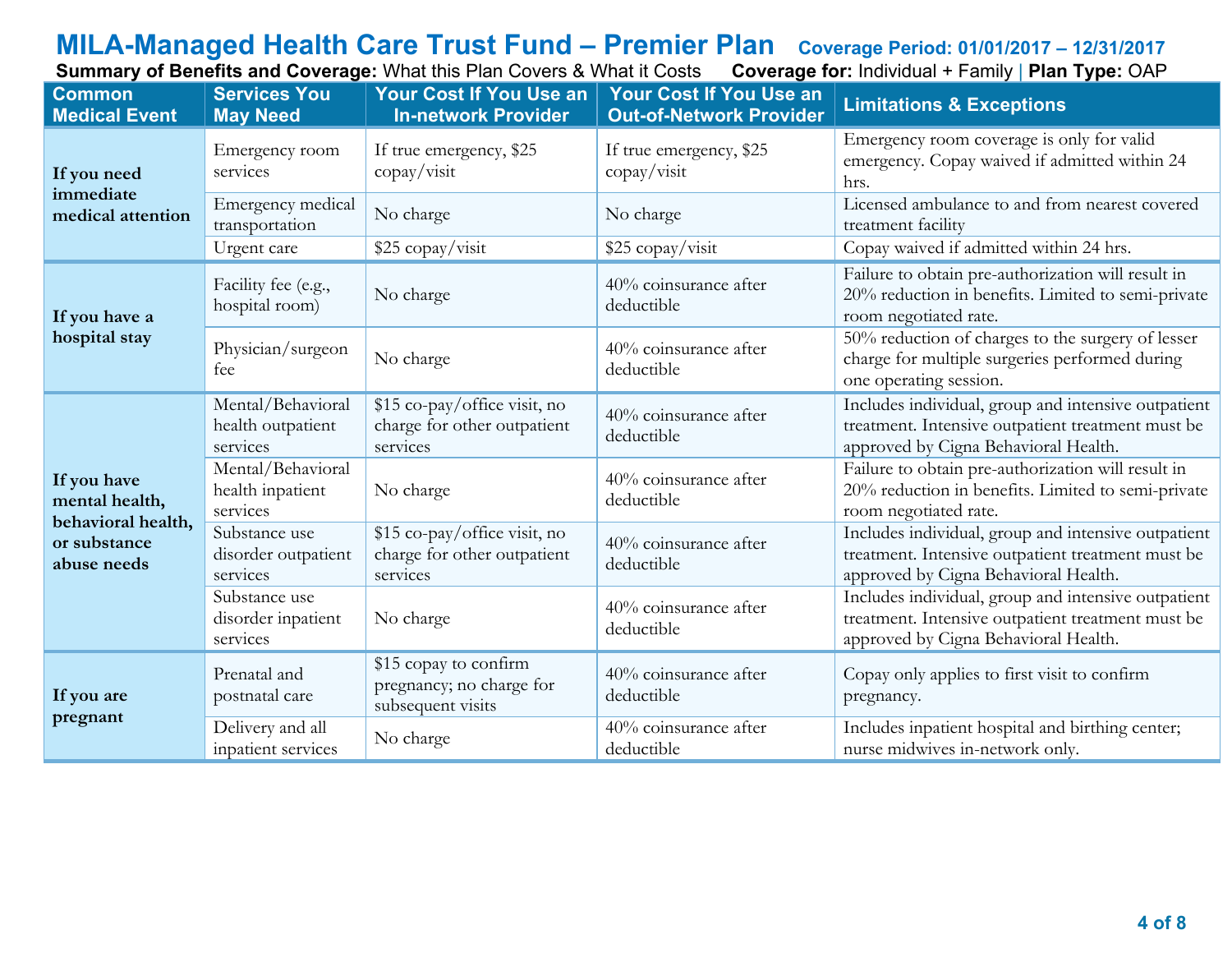**Summary of Benefits and Coverage: What this Plan Covers & What it Costs** 

| <b>Common</b><br><b>Medical Event</b>                                   | <b>Services You</b><br><b>May Need</b>                          | <b>Your Cost If You Use an</b><br><b>In-network Provider</b>                                                                | <b>Your Cost If You Use an</b><br><b>Out-of-Network Provider</b>                   | <b>Limitations &amp; Exceptions</b>                                                                                                                                                                                                                        |
|-------------------------------------------------------------------------|-----------------------------------------------------------------|-----------------------------------------------------------------------------------------------------------------------------|------------------------------------------------------------------------------------|------------------------------------------------------------------------------------------------------------------------------------------------------------------------------------------------------------------------------------------------------------|
|                                                                         | Home health care                                                | No charge                                                                                                                   | 40% coinsurance after<br>deductible                                                | 120-days maximum/calendar year. 4 hours $= 1$<br>visit. Failure to obtain pre-authorization will result<br>in 20% reduction in benefits.                                                                                                                   |
|                                                                         | Rehabilitation<br>services                                      | \$10 copay/visit, outpatient;<br>no charge for inpatient<br>skilled nursing facility (SNF),<br>rehab and sub-acute facility | 40% coinsurance after<br>deductible                                                | Short-term outpatient rehab limited to combined<br>total of 60 visits/year. Inpatient SNF, rehab and<br>sub-acute facility limited to combined total of 100<br>days/year. Failure to obtain pre-authorization will<br>result in 20% reduction in benefits. |
| If you need help<br>recovering or<br>have other special<br>health needs | Habilitation<br>services                                        | Not covered                                                                                                                 | Not covered                                                                        | You must pay 100% of these expenses even in-<br>network.                                                                                                                                                                                                   |
|                                                                         | Skilled nursing care                                            | No charge for inpatient<br>skilled nursing facility (SNF)<br>or sub-acute facility                                          | 40% coinsurance after<br>deductible                                                | Inpatient SNF, rehab and sub-acute facility limited<br>to combined total of 100 days/year. Failure to<br>obtain pre-authorization will result in 20%<br>reduction in benefits.                                                                             |
|                                                                         | Durable medical<br>equipment                                    | No charge                                                                                                                   | 40% coinsurance after<br>deductible                                                | Limited to approved equipment.                                                                                                                                                                                                                             |
|                                                                         | Hospice service                                                 | No charge                                                                                                                   | 40% coinsurance after<br>deductible                                                | Failure to obtain pre-authorization will result in<br>20% reduction in benefits. Maximum 180-<br>days/lifetime.                                                                                                                                            |
|                                                                         | Eye exam                                                        | \$10 copay/exam                                                                                                             | Balances over \$30                                                                 | One exam/12 months (with dilation and<br>refraction as necessary). Out-of-network<br>maximum of \$30 per exam.                                                                                                                                             |
| If your child<br>needs dental or<br>eye care                            | \$15 copay/glasses plus 80%<br>Glasses<br>of balance over \$100 |                                                                                                                             | Frames - No charge up to<br>\$40; Lenses - no charge up to<br>\$25 (single vision) | Frames - one/every 24 months; lenses - one/every<br>12 months. Out-of-network limit of \$40 for<br>frames and \$25 for single vision lenses. Vision<br>benefits separately administered by EyeMed.                                                         |
|                                                                         | Dental check-up                                                 | No Charge                                                                                                                   | No Charge up to allowable<br>amount                                                | Limit 2/year. For out-of-network providers, you<br>are responsible for difference between allowable<br>amount and out-of-network dentist charges.<br>Dental benefits separately administered by Aetna.                                                     |

# **Excluded Services & Other Covered Services:**

| Services Your Plan Does NOT Cover (This isn't a complete list. Check your policy or plan document for other excluded services.) |  |  |  |                                                        |
|---------------------------------------------------------------------------------------------------------------------------------|--|--|--|--------------------------------------------------------|
| • Cosmetic surgery (except for accidental injury • Habilitation services                                                        |  |  |  | • Weight loss programs (discounts available            |
|                                                                                                                                 |  |  |  | $A = 1 \, C'$ II $1.1 \, D = 1 \, D \quad \rightarrow$ |

or congenital abnormality of dependent child)

• Long-term care

through Cigna Healthy Rewards Program)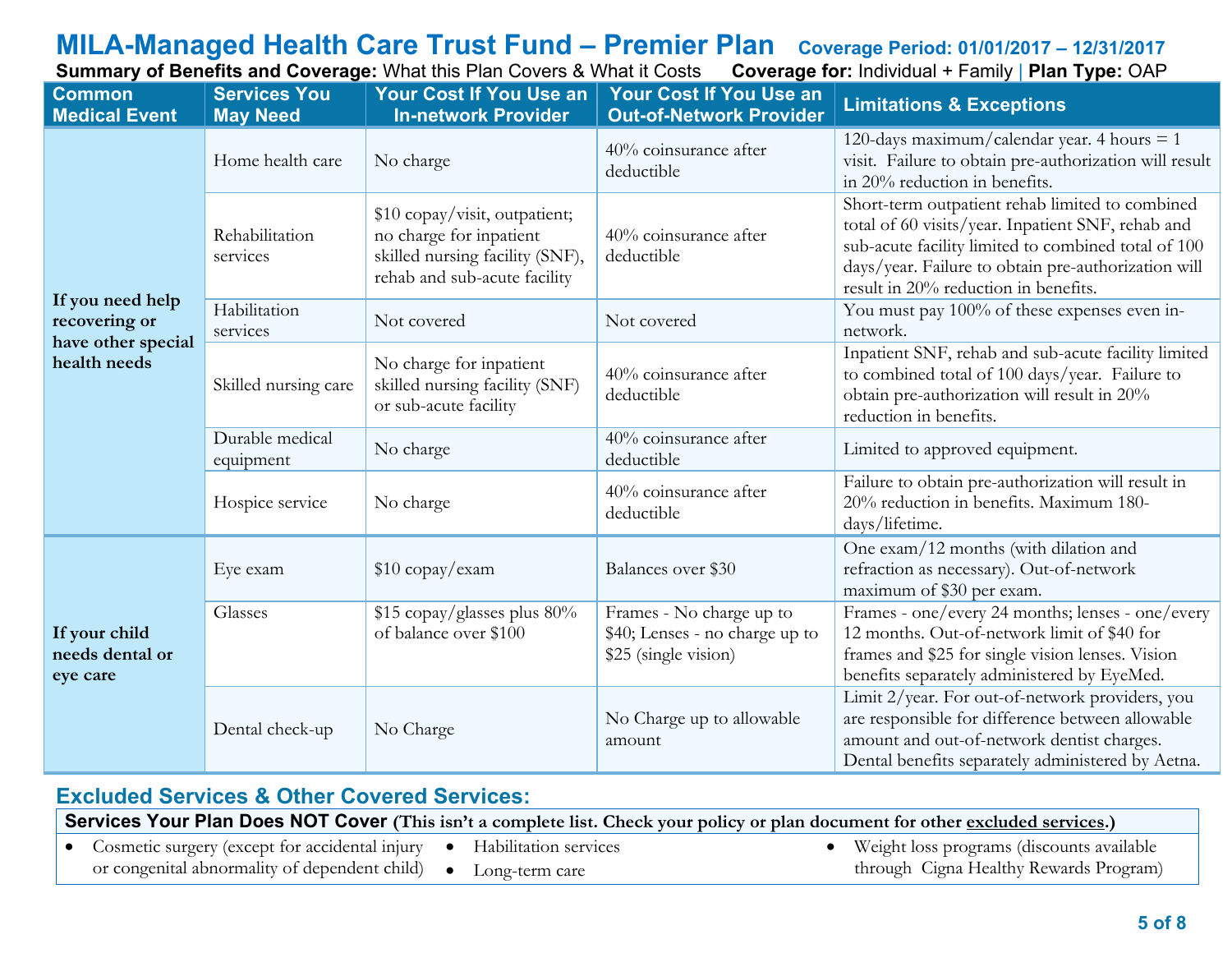# **MILA-Managed Health Care Trust Fund – Premier Plan Coverage Period: 01/01/2017 – 12/31/2017**

| <b>Summary of Benefits and Coverage: What this Plan Covers &amp; What it Costs</b>                                                         |                                                                                                                                      | <b>Coverage for: Individual + Family   Plan Type: OAP</b>                                                                                |  |  |
|--------------------------------------------------------------------------------------------------------------------------------------------|--------------------------------------------------------------------------------------------------------------------------------------|------------------------------------------------------------------------------------------------------------------------------------------|--|--|
| Other Covered Services (This isn't a complete list. Check your policy or plan document for other covered services and your costs for these |                                                                                                                                      |                                                                                                                                          |  |  |
| services.)                                                                                                                                 |                                                                                                                                      |                                                                                                                                          |  |  |
| Acupuncture (all conditions incl. acupressure<br>to max of \$80/visit, in-network only)                                                    | Hearing aids (Maximum \$1,500/ear; once<br>every 3 years)                                                                            | Private-duty nursing (outpatient, 70)<br>visits/year; one visit $=$ 4 hours)                                                             |  |  |
| Bariatric surgery (if medically necessary)<br>Chiropractic care (excludes massage therapy;<br>maximum of 60 visits/year)                   | Infertility treatment (Cigna Medical Centers of •<br>Excellence only; \$30,000 max/lifetime<br>medical; \$10,000 max/lifetime drugs) | Routine eye care (Adult) (exams one/12 mos.,<br>frames one/24 mos., lenses one/12 mos.)<br>Routine foot care (\$1,000 max/calendar year) |  |  |
| Dental care (Adult) (\$2,500 max/year; lifetime<br>maximum orthodontia \$1, 500)                                                           | Non-emergency care when traveling outside<br>the U.S. (limited to residents of US)                                                   |                                                                                                                                          |  |  |

# **Your Rights to Continue Coverage:**

If you lose coverage under the Plan, then, depending upon the circumstances, Federal and State laws may provide protections that allow you to keep health coverage. Any such rights may be limited in duration and will require you to pay a **premium**. Other limitations on your rights to continue coverage may also apply. For more information on your rights to continue coverage, contact the Plan at MILA Managed Healthcare Trust Fund, 111 Broadway, Suite 502, New York, NY 10006-1901; Phone (212) 766-5700. You may also contact your state insurance department, the U.S. Department of Labor, Employee Benefits Security Administration at 1-866-444-EBSA (3272) or www.dol.gov/ebsa/healthreform, or the U.S. Department of Health and Human Services at 1-877-267-2323, option 4, x61565 or www.cciio.cms.gov.

## **Your Grievance and Appeals Rights:**

If you have a complaint or are dissatisfied with a denial of coverage for claims under your plan, you may be able to **appeal** or file a **grievance**. For questions about your rights, this notice, or assistance, you can contact the Plan at MILA Managed Healthcare Trust Fund, 111 Broadway, Suite 502, New York, NY 10006-1901; Phone (212) 766-5700. You may also contact the Department of Labor's Employee Benefits Security Administration at 1-866-444- EBSA (3272) or www.dol.gov/ebsa/healthreform.

## **Does this Coverage Provide Minimum Essential Coverage?**

The Affordable Care Act requires most people to have health care coverage that qualifies as "minimum essential coverage." **This plan does provide minimum essential coverage.**

## **Does this Coverage Meet the Minimum Value Standard?**

The Affordable Care Act establishes a minimum value standard of benefits of a health plan. The minimum value standard is 60% (actuarial value). **This health coverage does meet the minimum value standard for the benefits it provides.** 

### **Language Access Services:**

 SPANISH (Español): Para obtener asistencia en Español, llame al 212-766-5700. TAGALOG (Tagalog): Kung kailangan ninyo ang tulong sa Tagalog tumawag sa 212-766-5700. NAVAJO (Dine): Dinek'ehgo shika at'ohwol ninisingo, kwiijigo holne' 212-766-5700. CHINESE (中文): 如果需要中文的帮助,请拨打这个号码 212-766-5700.

–––––––––––––––*To see examples of how this plan might cover costs for a sample medical situation, see the next page.–––––––––––*–––––––––––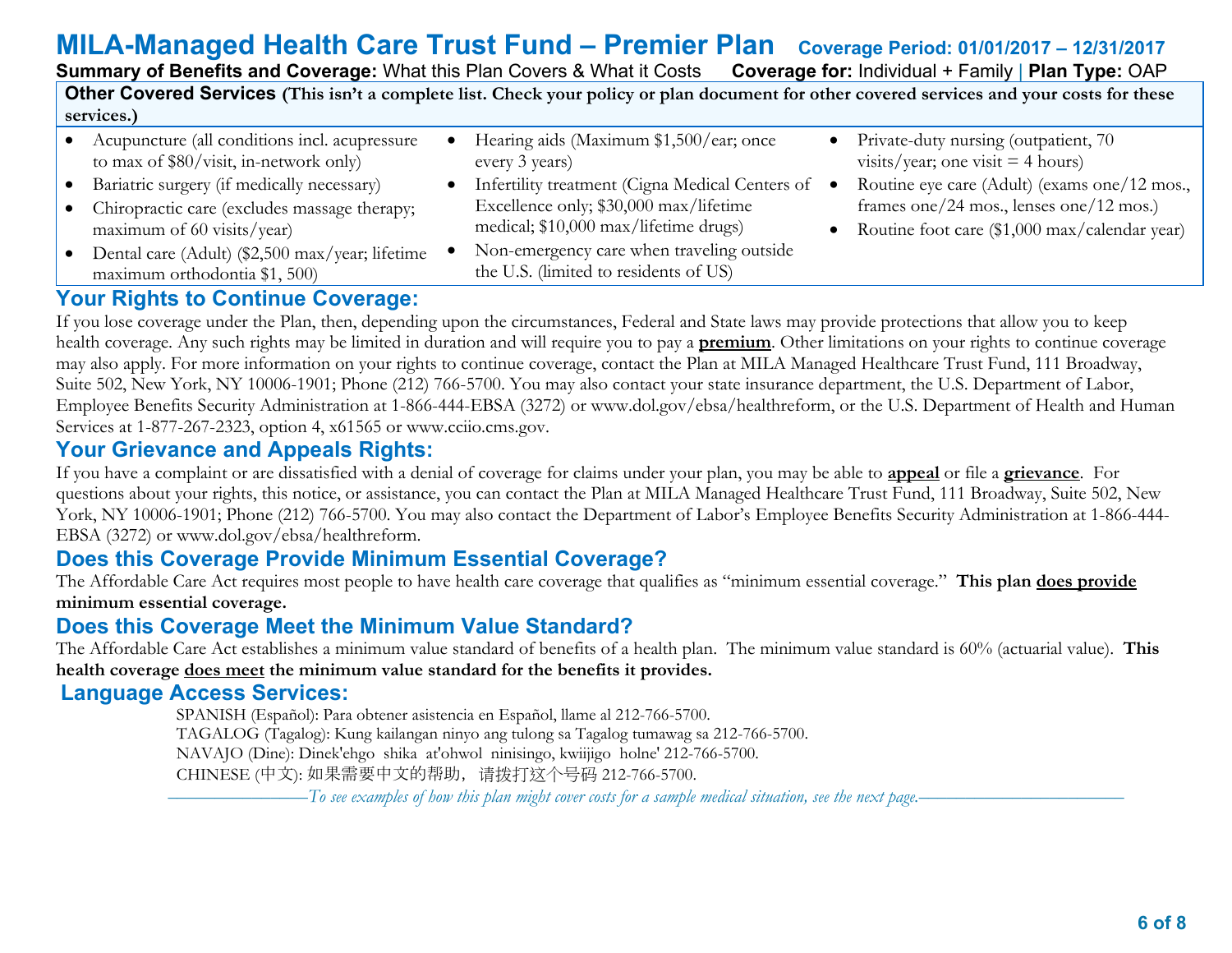**Summary of Benefits and Coverage: What this Plan Covers & What it Costs** 

# **About these Coverage Examples:**

These examples show how this plan might cover medical care in given situations. Use these examples to see, in general, how much financial protection a sample patient might get if they are covered under different plans.



**This is not a cost estimator.** 

Don't use these examples to estimate your actual costs under this plan. The actual care you receive will be different from these examples, and the cost of that care will also be different.

See the next page for important information about these examples.

**Having a baby** (normal delivery)

- Amount owed to providers: \$7,540
- **Plan pays** \$7,480
- **Patient pays** \$60

#### **Sample care costs:**

| Hospital charges (mother)  | \$2,700 |
|----------------------------|---------|
| Routine obstetric care     | \$2,100 |
| Hospital charges (baby)    | \$900   |
| Anesthesia                 | \$900   |
| Laboratory tests           | \$500   |
| Prescriptions              | \$200   |
| Radiology                  | \$200   |
| Vaccines, other preventive | \$40    |
| Total                      | \$7,540 |
|                            |         |

#### **Patient pays:**

| Deductibles          |      |
|----------------------|------|
| Copays               |      |
| Coinsurance          |      |
| Limits or exclusions |      |
| Total                | \$60 |

#### **Managing type 2 diabetes** (routine maintenance of a well-controlled condition)

#### ■ **Amount owed to providers: \$5,400**

- **Plan pays** \$4,910
- **Patient pays** \$490

#### **Sample care costs:**

| Prescriptions                  | \$2,900 |
|--------------------------------|---------|
| Medical Equipment and Supplies | \$1,300 |
| Office Visits and Procedures   | \$700   |
| Education                      | \$300   |
| Laboratory tests               | \$100   |
| Vaccines, other preventive     | \$100   |
| Total                          | \$5,400 |

#### **Patient pays:**

| Deductibles          |       |
|----------------------|-------|
| Copays               | \$410 |
| Coinsurance          |       |
| Limits or exclusions | \$80  |
| Total                | \$490 |
|                      |       |

**NOTE: The Coverage Examples are based on treatment which the government assumes the average patient will require. The costs which a MILA participant will pay will depend upon the actual treatment he or she receives.**